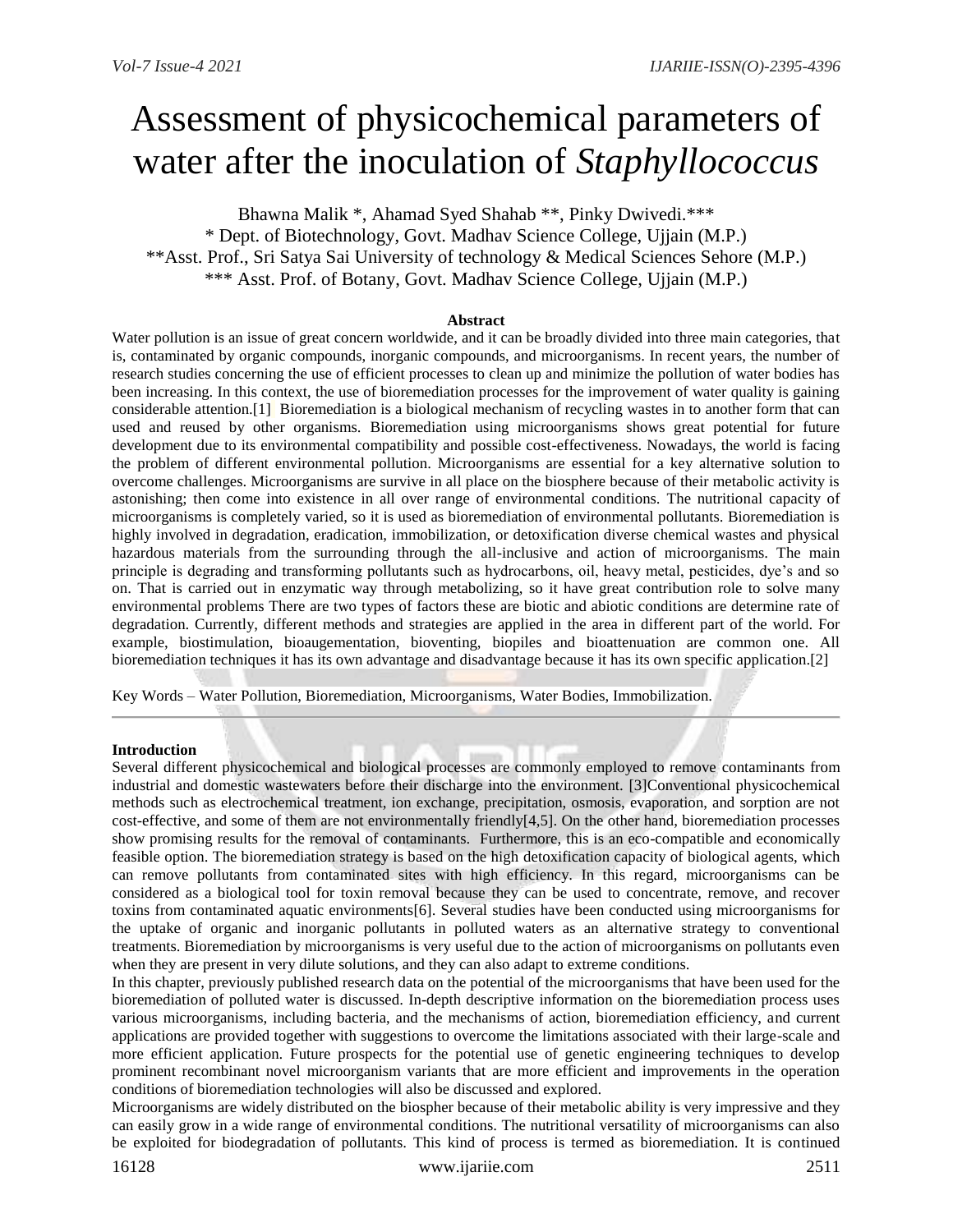through based on the ability of certain microorganisms to convert, modify and utilize toxic pollutants in order to obtaining energy and biomass production in the process [7]. Instead of simply collecting the pollutant and storing it, bioremediation is a microbiological well organized procedural activity which is applied to break down or transform contaminates to less toxic or non-toxic elemental and compound forms. Bioremediation uses naturally occurring bacteria, fungi or plants to degrade substances that are hazardous to human health or the environment. However, bioremediation can be effective only in places where environmental conditions permit microbial growth and activity. Where the conditions are not favourable for their growth, manipulation of environmental parameters is carried out to allow microbial growth and allow degradation at a faster rate[8].

These microbes consume the organic mass of the waste water and utilize the nutrients from sewage for their growth, ultimately enhancing the cleaning action of waste water. The treatment can restore water quality and increases the self-cleansing capacity of the water body. The process also helps reduce biochemical oxygen demand (BOD) in sewage and reduces odour.

Waste water often contains organic materials that are decomposed by microorganisms, which use oxygen in the process, and BOD is the amount of oxygen that is used by such organisms in breaking down the waste matter[9].

The microorganisms that are used already exist in nature and this prevents any harm to the environment. Sometimes, they are indigenous to a contaminated area, otherwise, they need to be brought in to the targeted site.

It has been found that as a result of this process, heavy metals and toxic chemicals are also reduced. It also leads to the suppression and elimination of harmful pathogenic bacteria such as E. coli from the treated water.

For a country such as India, where there is a huge lack of adequate sewage collection and treatment systems, this process could be highly beneficial[10]. Many Indian cities have either very poor or non-existent sewage treatment facilities; conditions in rural areas are no better.

One of the biggest advantages of bioremediation is that it can be carried out at the site that is polluted rather than by having to transport huge quantities of waste from the site[11].

However, the success of bioremediation depends on having the right microbes at the right place with the right environmental factors to support it. Also, for greater amounts of waste, enzymes may be needed as a catalyst to speed up the microbes' action[12]. This means every project has to be custom-designed, operated and maintained[13].

Bioremediators are biological agents used for bioremediation in order to clean up contaminated sites. Bacteria, archaea and fungi are typical prime bioremediators [14]. The application of bioremediation as a biotechnological process involving microorganisms for solving and removing dangers of many pollutants through biodegradation from the environment. Bioremidation and biodegradation terms are more interchangable words. Microorganisms are act as a significant pollutant removal tools in soil, water, and sediments; mostly due to their advantage over other remediation procedural protocols. Microorganisms are restoring the original natural surroundings and preventing further pollution [15]. The aim of review to express current trend the application/role of *Staphylococcus* on bioremediation and to contribute relevant background which is identified gaps in this area. Presently, it is hot research area because microorganism are eco-friendly and promising valuable genetic material to solve environmental threats.

|                               |              |                 | At the             |
|-------------------------------|--------------|-----------------|--------------------|
|                               |              |                 |                    |
|                               | At the river | At the river    | Joining            |
| Name of the test              | Khan         | Kshipra         | point of           |
|                               | station I    | stationII       | Khan and Kshipra   |
|                               |              |                 | <b>Station III</b> |
| Turbidity                     | 23.0         | 22.0            | 24.0               |
| pH                            | 9.1          | 8.9             | 8.5                |
| Colour                        | Yellow       | Greenish yellow | Greenish yellow    |
| <b>Total Alkalinity</b>       | 380          | 352             | 370                |
| <b>Total Hardness</b>         | 524          | 440             | 500                |
| Chloride                      | 320          | 260             | 265                |
| Total Dissolved Solids (TDS)  | 750          | 600             | 600                |
| Dissolved Oxygen (DO)         | 3.0          | 3.0             | 3.6                |
| Minimum Probable Number(MPN)  | 1100         | 920             | 920                |
| Biological Oxygen Demand(BOD) | 30           | 26              | 26                 |
| Chemical Oxygen Demand(COD)   | 145          | 128             | 130                |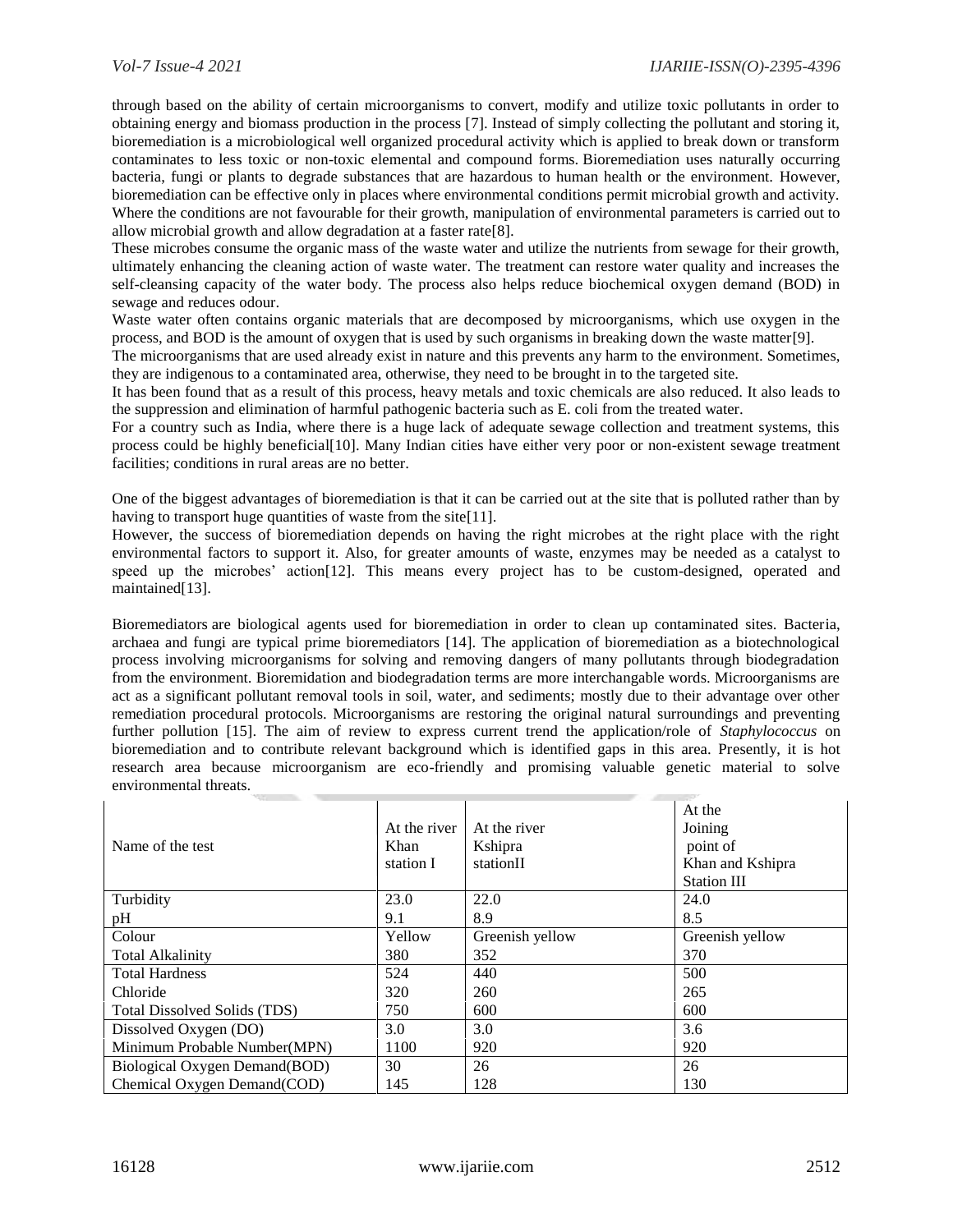## **Material and Methodology-**

In present study Physicochemical parameters studied were i.e. pH, BOD, turbidity, MPN, TDS, Chloride, Total alkalinity, Total hardness and DO by using methods from APHA,AAWA and WPCA at different sampling stations, which were selected for estimation. After initial analysis water sample were filled in container and 1 loopfull of inoculum (*Staphylococcus*)were inoculated in to it, after the incubation of 15 days, 30days and 45days physicochemical parameters were again studied.

 **Table**.1 Physicochemical analysis of following stations.



**Table.**2. Physicochemical analysis of river Khan after the inoculation of *Staphylococcus.*

| Name of the test        | 15days | 30 days | 45days |  |
|-------------------------|--------|---------|--------|--|
| Turbidity               | 20.0   | 12.8    | 9.4    |  |
| pH                      | 8.94   | 8.48    | 8.1    |  |
| Colour                  | Yellow | Yellow  | Yellow |  |
| <b>Total Alkalinity</b> | 320    | 270     | 245    |  |
| <b>Total Hardness</b>   | 520    | 480     | 460    |  |
| Chloride                | 330    | 290     | 160    |  |
| <b>TDS</b>              | 640    | 624     | 582    |  |
| DO                      | 3.6    | 4.2     | 5.0    |  |
| <b>MPN</b>              | 790    | 610     | 490    |  |
| <b>BOD</b>              | 31     | 34      | 36     |  |
| <b>COD</b>              | 147    | 152     | 161    |  |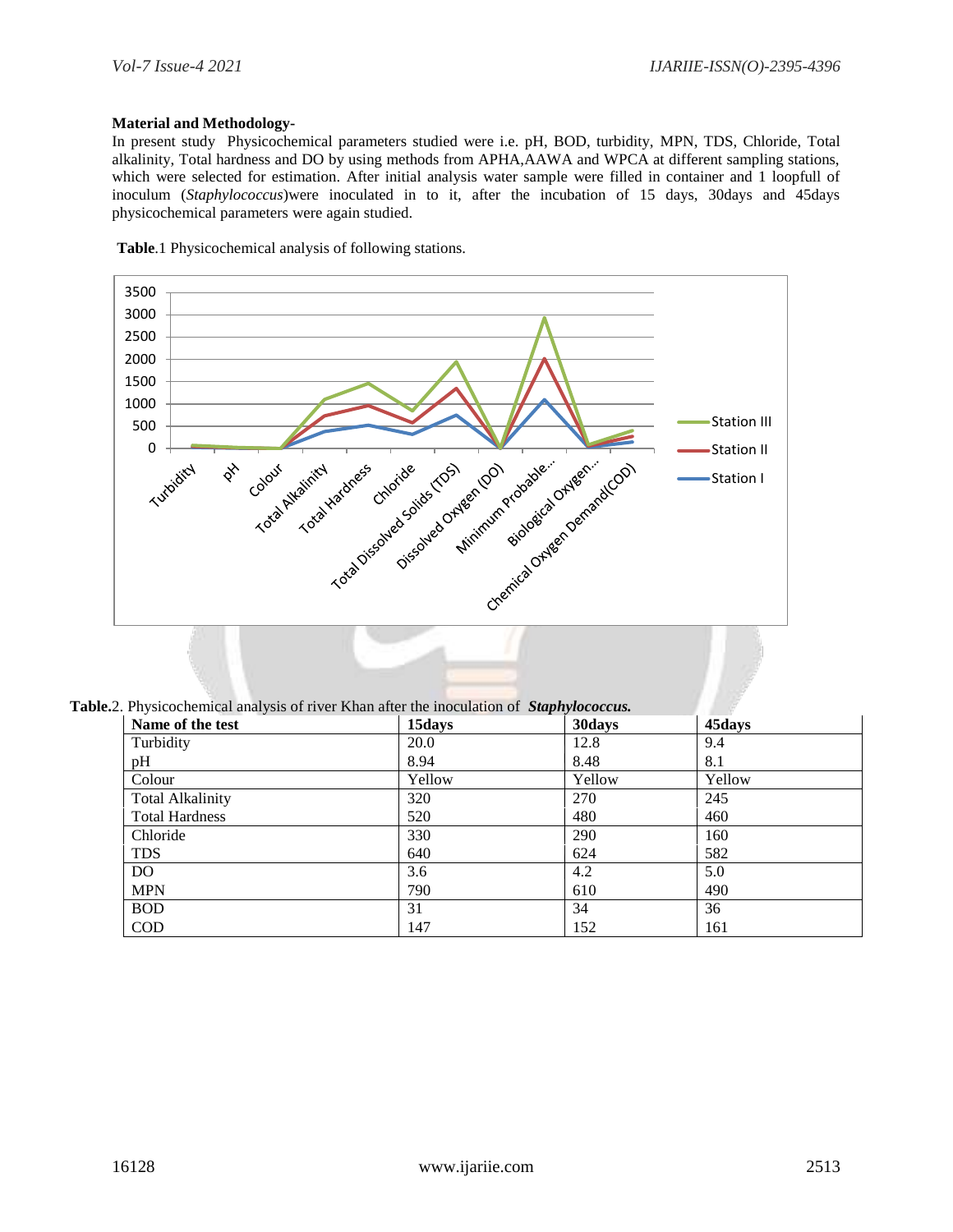

## **Result and Conclusion**

Physicochemical estimation showed that turbidity, pH, total alkalinity, total hardness, chloride, TDS, MPN, BOD and COD were decreses while DO increases which indicate that water quality increases when treated with *Staphyllococcus* species. Biodegradation is very fruitful and attractive option to remediating, cleaning, managing and recovering technique for solving polluted environment through microbial activity. The speed of unwanted waste substances degradation is determined in competition with in biological agents, inadequate supply with essential nutrient, uncomfortable external abiotic conditions (aeration, moisture, pH, temperature), and low bioavailability of the pollutant. Due to this factors, biodegradation in natural condition is not more successful leads to be less favorable. As bioremediation can be effective only where environmental conditions permit microbial growth and activity. Bioremediation has been used in different sites globally within varying degrees of success. Mainly, the advantages is greater than that of disadvantages which is evident by the number of sites that choose to use this technology and its increasing popularity through time. Generally, different species are explored from different sites and they are effective in control mechanism.

## **References**:-

- 1. Luciene M. Coelho, Helen C. Rezende, Luciana M. Coelho, Priscila A.R. de Sousa, Danielle F.O. Melo and Nívia M.M. Coelho,Bioremediation of Polluted Waters Using Microorganisms, October 13th, 2014Reviewed: May 7th, 2015Published: September 9th, 2015 DOI: 10.5772/60770
- 2. Endeshaw Abatenh, Birhanu Gizaw, Zerihun Tsegaye and Misganaw Wassie, The Role of Microorganisms in Bioremediation- A Review, Open Journal of Environmental Biology\ ISSN: 2690-0777
- 3. Fomina M., Gadd G. M. Biosorptio: current perspectives on concept, definition and application. Bioresource Technology 2014; 160 3-14.
- 4. Costa C. N., Meurer E. J., Bissani C. A., Selbach P. A. Contaminantes e poluentes do solo e do ambiente. In: Fundamentos de química do solo. Porto Alegre: Evangraf; 2006.
- 5. [https://www.livemint.com/Politics/H6eL4JewrqqatlKmGQdnON/How-microbes-can-clean-polluted](https://www.livemint.com/Politics/H6eL4JewrqqatlKmGQdnON/How-microbes-can-clean-polluted-water-from-drains-to-rivers.html)[water-from-drains-to-rivers.html](https://www.livemint.com/Politics/H6eL4JewrqqatlKmGQdnON/How-microbes-can-clean-polluted-water-from-drains-to-rivers.html) Updated: 06 Aug 2015, 01:51 AM IST
- 6. Mulligan C. N., Yong R., Gibbs B. F. Remediation technologies for metal contaminated soils and groundwater: an evaluation. Engineering Geology 2001; 60 (1–4) 193–207.
- 7. El Fantroussi S, Agathos SN (2005) Is bioaugmentation a feasible strategy for pollutant removal and site remediation? Current Opinion in Microbiology 8: 268-275.